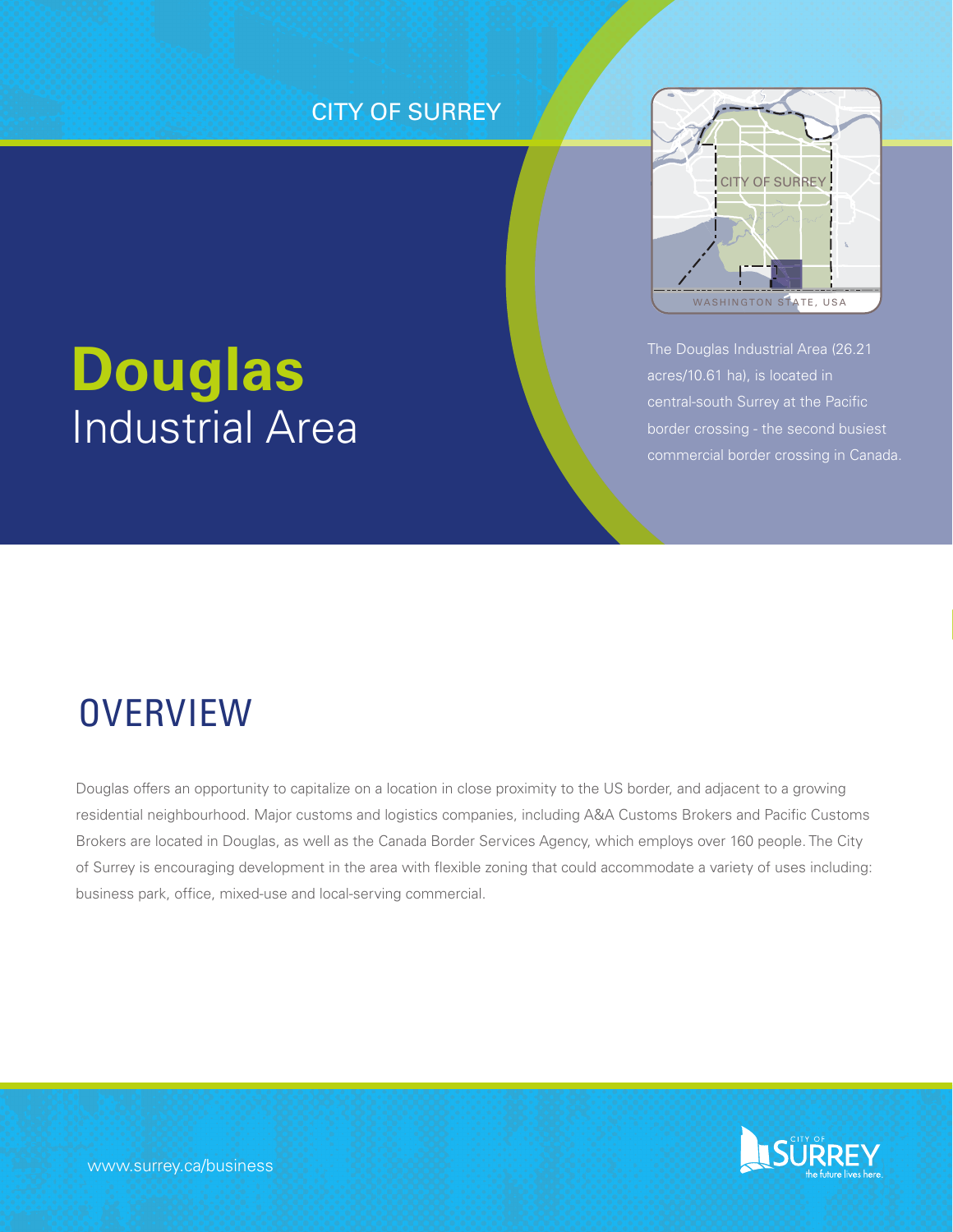#### **ZONING AND LAND USE**

Douglas land use is designated for comprehensive development, which includes industrial, commercial and residential.

*\*Please refer to Zoning By-law 12000 for detailed descriptions, permitted uses and other regulatory information at: www.surrey.ca/plans-strategies/4699.aspxaspx*

#### **COMPETITIVE ADVANTAGES**

- Located minutes from the second busiest commercial crossing in Canada at the Pacific Border.
- Highway 10 provides a major east/west trucking route and a connection to the Trans Canada Highway 1.
- The up-and-coming Douglas neighbourhood, located to the east, has experienced consistent growth in recent years.
- Close proximity to 2 international airports. Highway 99 provides direct access to the Vancouver International Airport within 30 minutes; Abbotsford International Airport is also located within a 30 minute drive.

#### **UTILITIES/SERVICING**

Infrastructure and servicing including sanitary sewer, water, drainage, and transportation infrastructure have been constructed to satisfy the current needs, and support future growth opportunities the Douglas industrial area.

#### **AMENITIES**

The Douglas industrial area is home to a modest number of dining options, with additional options located within a 10 minute drive in White Rock or north on Highway 99 at the Grandview Heights commercial node. The expanding Douglas residential neighbourhood will provide additional amenities as the community continues to develop.

The new and developing Morgan Heights and Grandview Heights residential neighbourhoods located to the north, and the established White Rock/South Surrey neighbourhood provide a range of residential housing. The rapidly developing Morgan Heights and Grandview Heights neighbourhoods will create a strong local market; the projected population is expected to increase from approximately 4,340 in 2006 to 34,760 in 2031.

| <b>2011 DOUGLAS DCCS (INDUSTRIAL)</b> |         |                      |                         |          |                         |                         |  |
|---------------------------------------|---------|----------------------|-------------------------|----------|-------------------------|-------------------------|--|
| Water                                 | Sewer   | <b>Arterial Road</b> | Major Collector<br>Road | Drainage | Parkland<br>Acquisition | Total                   |  |
| \$5,045                               | \$6,587 | \$25,965             | \$5,677                 | \$27,936 | \$0                     | \$71,210/acre*          |  |
| \$0.12                                | \$0.15  | \$0.37               | \$0.08                  | \$0.13   | \$0                     | $$0.85$ /sq. ft. of BA* |  |

*\*Dwelling Units within Non Residential Zones and Land Uses shall be charged the applicable rate.* 

Developed Area **All other floors** 

| 2011 DOUGLAS DCCS (COMMERCIAL ZONES EXCLUDING CTA, CPG, CPM, CPR AND CCR) |        |                      |                         |          |                         |                         |  |
|---------------------------------------------------------------------------|--------|----------------------|-------------------------|----------|-------------------------|-------------------------|--|
| Water                                                                     | Sewer  | <b>Arterial Road</b> | Major Collector<br>Road | Drainage | Parkland<br>Acquisition | Total                   |  |
| \$0.50                                                                    | \$0.66 | \$4.82               | \$1.05                  | \$2.14   | \$0                     | \$9.17/sq. ft. of $BA*$ |  |
| \$0.50                                                                    | \$0.66 | \$3.04               | \$0.66                  | \$0.43   | \$0                     | \$5.29/sq. ft. of $BA*$ |  |

*\*Dwelling Units within Non Residential Zones and Land Uses shall be charged the applicable rate in line 23 or line 24.*

Ground Floor **All other floors** 

\*\*BA = Built area

\*\*\*Commercial DCCs Exclude: Tourist Accommodation Zone, Child Care Zone, Commercial Recreation Zone, Golf Course Zone and Marina Zone.

#### **DEVELOPMENT COST CHARGES**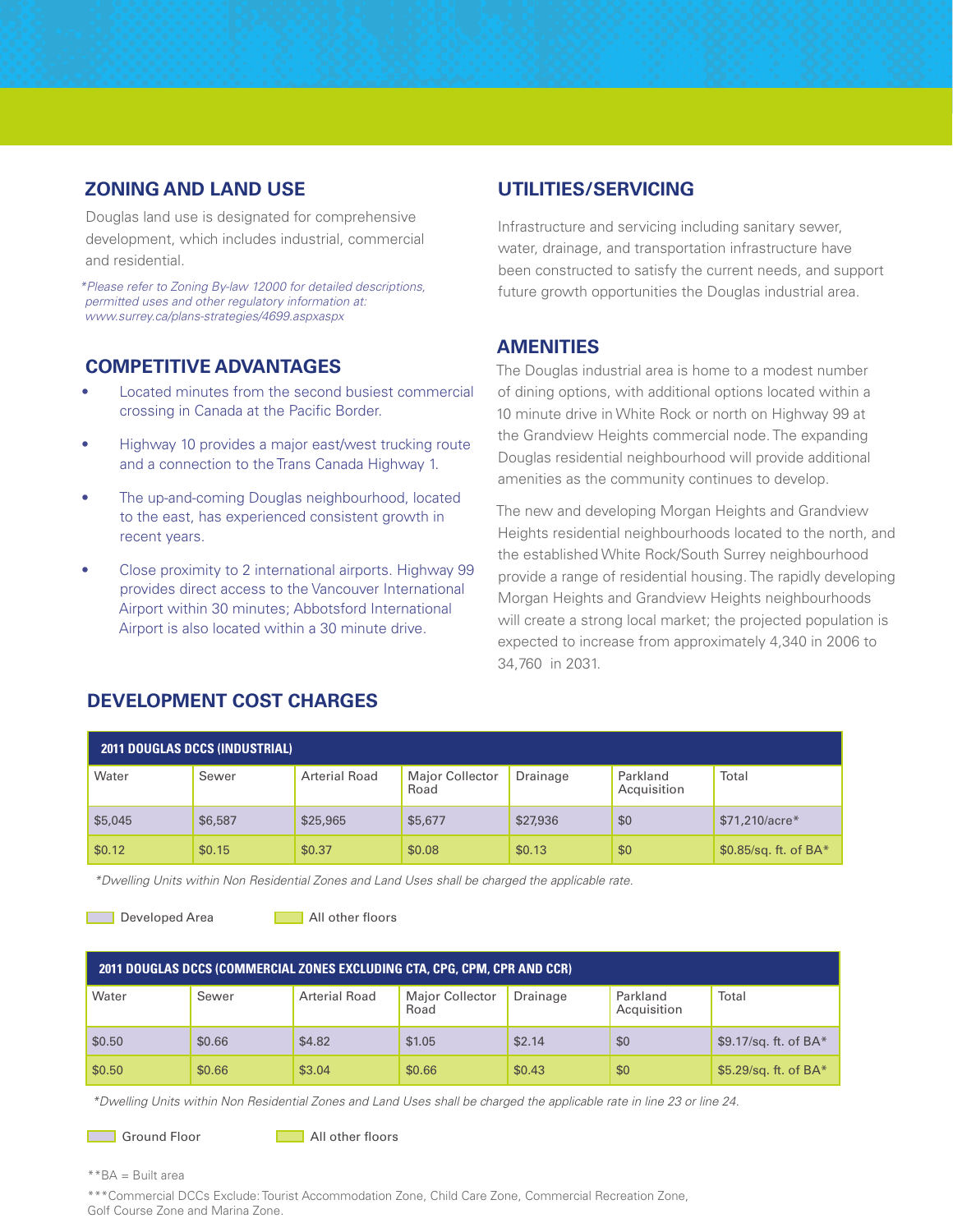#### **LOCAL BUSINESS EXAMPLES**

- A & A Contract Customs Brokers: Transportation
- Canada Border Services Agency: Institutional
- Pacific Customs Brokers Ltd: Transportation
- Schenker of Canada Ltd: Transportation
- A B C Customs Brokers Ltd: Transportation
- Livingston International Inc: Transportation

#### **Distribution of Businesses by North American Industry Classifications**

| <b>NAICS Division</b>                      | # of Businesses | % of Businesses |  |
|--------------------------------------------|-----------------|-----------------|--|
| <b>RetailTrade</b>                         | 3               | 8.6%            |  |
| <b>Transportation and Warehousing</b>      | 26              | 74.3%           |  |
| Insurance Carriers and Related Activities  | 1               | 2.9%            |  |
| <b>Administrative and Support Services</b> | 1               | 2.9%            |  |
| Accommodation and Food Service             | 4               | 11.4%           |  |
| <b>Total Number of Businesses</b>          | 35              | 100.0%          |  |

#### **douglas Employment Type**



*Source: City of Surrey Economic Development Office Business License Data (2010)*

| <b>EMPLOYMENT NUMBERS BY INDUSTRIAL AREA</b> |                        |                      |                   |               |              |  |
|----------------------------------------------|------------------------|----------------------|-------------------|---------------|--------------|--|
|                                              | <b>EMPLOYMENT TYPE</b> |                      |                   |               |              |  |
| <b>AREA</b>                                  | <b>COMMERCIAL</b>      | <b>INSTITUTIONAL</b> | <b>INDUSTRIAL</b> | <b>OFFICE</b> | <b>TOTAL</b> |  |
| Bridgeview                                   | 223                    | 0                    | 2,307             | 3             | 2,533        |  |
| Campbell Heights                             | 829                    | $\mathbf 0$          | 4,472             | 46            | 5,346        |  |
| Cloverdale                                   | 898                    | 255                  | 5,895             | 361           | 7,409        |  |
| Douglas                                      | $6\phantom{1}$         | $\overline{0}$       | 100               | 73            | 179          |  |
| Hwy 99 Corridor                              | 1,099                  | 4                    | 143               | 596           | 1,842        |  |
| Newton                                       | 1,357                  | 1,817                | 21,500            | 3,129         | 27,803       |  |
| Port Kells                                   | 845                    | 0                    | 10,725            | 1,232         | 12,802       |  |
| Rosemary Heights                             | 49                     | $\mathbf 0$          | 58                | 234           | 341          |  |
| South Westminster                            | 937                    | 81                   | 4,760             | 110           | 5,888        |  |
| <b>Total</b>                                 | 6,242                  | 2,157                | 49,960            | 5,783         | 64,143       |  |

Source: City of Surrey, Department of Planning & Development (2011).

For information regarding industrial space and land, please contact the economic development office or visit www.surrey.ca/business